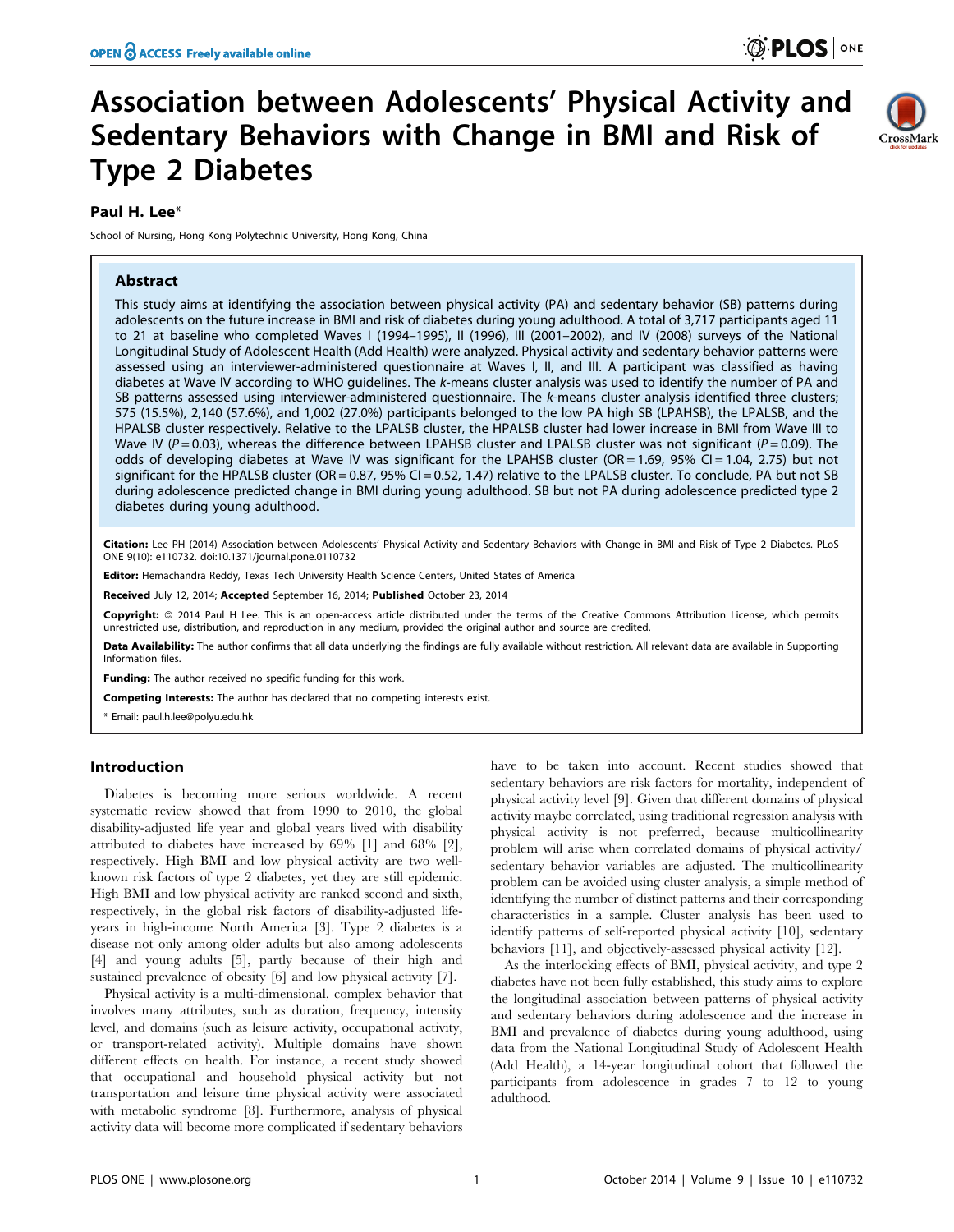### Materials and Methods

#### **Participants**

The sample of Add Health comprises 80 nationally representative high schools in the United States and one randomly chosen feeder school from the 60 high schools that without a  $7<sup>th</sup>$  grade, selected using a systematic sampling method. Overall, 79% of the schools  $(n = 134)$  agreed to participate and  $90,118$  adolescents in grades 7 to 12 completed an in-school questionnaire in Wave I (1994–1995) and 20,475 of them completed an in-home interview. A parent or guardian of the participants was invited to complete a parent-in-home questionnaire that included demographics, socioeconomic status, information of spouse, and relationship with child. The present analysis was based on 6,504 participants with publicly available data. Among this group of participants, 4,834, 4,882, and 5,114 completed the Wave II (1996), Wave III (2001– 2002), and Wave IV (2008) interviews, respectively. At Waves I and II, only in-home interviews were conducted, while at Waves III and IV biological specimen were also collected. A total of 3,808 (58.5%) participants aged 11 to 21 (3,449 of them (90.6%) aged 13 to 17) at Wave I completed all Waves, and 62 of them were removed due to missing physical activity and sedentary behavior variables. After removal of outliers in physical activity and sedentary behaviors items  $(n = 29)$ , 3,717 (97.6%) participants were included in the present analysis. The incidence of diabetes and patterns of physical activity and sedentary behaviors between the 3,717 study participants and the 2,758 excluded participants were similar, but significant differences were found in sex (45.9% vs 51.6%,  $P<0.001$ ), smoking (20.4% vs 26.1%,  $P<0.001$ ), and drinking  $(22.9\% \text{ vs } 30.4\%, P<0.001)$ . Figure S1 in File S1 shows the study design of Add Health. The data and the details of the study can be found in its official Web site, [http://www.cpc.unc.](http://www.cpc.unc.edu/projects/addhealth/) [edu/projects/addhealth/](http://www.cpc.unc.edu/projects/addhealth/), and the Minimal Dataset is available at File S2. This study was approved by the Institutional Review Board at the University of North Carolina at Chapel Hill. Written consent of both the adolescent and their parent were obtained.

#### Measurement

Leisure time physical activity and sedentary behaviors at Waves I to III were assessed using an interviewer-administered questionnaire. The interviews at Waves I and II included 11 items examining the frequency (Not at all, 1 or 2 times, 3 or 4 times, and 5 or more times) and duration (hours per week) of physical activity and sedentary behaviors in the week preceding the interview (shown valid and reliable [13]). The interviews at Wave III included the 11 items administered at Waves I and II plus 4 additional items that are applicable to young adults [14]. Note that for some of these activities (such as the item ''In the past seven days, how many times did you engage in a hobby such as working on a collection, playing cards or board games, arts and crafts, drama, playing a musical instrument or singing with a group, or shopping just for fun?'') we cannot tell whether the nature of them are physically active or sedentary, thus were removed from further analysis. As a result, only 25 out of the available 37 items were included in the current analysis (7 at Wave I, 7 at Wave II, and 11 at Wave III). Table S1 in File S1 shows these physical activity and sedentary behaviors variables. Height and weight at Waves I and II were self-reported, whereas those at Waves III and IV were measured by the interviewers following standardized protocols (details can be found in the Add Health website, [http://www.cpc.unc.edu/projects/addhealth/](http://www.cpc.unc.edu/projects/addhealth/codebooks/wave3) [codebooks/wave3\)](http://www.cpc.unc.edu/projects/addhealth/codebooks/wave3). BMI was calculated as weight (kg) divided by the square of height  $(m^2)$ . As the variable of interest was the change in BMI over time, according to similar studies [15], raw

BMI values are reported as opposed to standardized values. Information for education level of parent-in-home was collected at Wave I. Diabetes at Waves I to II and III was identified by parent-in-home and participants themselves respectively. Glucose and HbA1c level at Wave IV were obtained from dried blood spot assays. The glucose measure (available in 2,894 out of the 3,717 participants) was classified as fasting if the measurement was taken at least eight hours after last meal and non-fasting otherwise. A participant demonstrated evidence of diabetes at Wave IV if any of the following is met: [16] (1) fasting glucose  $\geq$ 7.0 mmol/dL, (2) non-fasting glucose  $\geq$ 11.1 mg/dL, (3) hemoglobin A1c  $\geq$ 48 mmol/mol (or 6.5%), (4) self-reported history of diabetes, or (5) reported taking anti-diabetic medication.

#### Statistical analysis

The k-means cluster analysis [17] was used to identify the number of physical activity and sedentary behavior patterns in the sample using 25 physical activity and sedentary behavior variables. All these variables were standardized to a mean and a standard deviation of 0 and 1 respectively using wave-specific means and standard deviations to equalize their importance. The k-means cluster analysis aims to group the participants into non-overlapping clusters by minimizing the within-group sum of squares. First, k (a pre-specified integer) cluster centers were randomly generated. Then, participants were assigned to the cluster with the shortest distance to these cluster centers. Finally, the cluster centers were recomputed using the new cluster assignment, and these steps would be iterated until convergence was achieved. To determine the best cluster solution, within group-sum of squares for  $k = 1$  to 15 were computed and the best  $k$  was determined using the elbow method [18]. The first two discriminant components were used [19] to characterize the clusters. The  $k$ -means cluster analysis using the Hartigan and Wong's algorithm [20] was performed using R 3.0.1 (R development core team).

One-way ANOVA (and Tukey post-doc test if significant) and Pearson's  $\chi^2$  test were used to compare the differences between clusters for continuous and categorical variables, respectively. The increase in BMI from Wave III to Wave IV and the incidence of diabetes were adjusted for age, sex, smoking and drinking habits [21] at Waves I and III, education level of parent-in-home, and parental history of diabetes, using linear regression and logistic regression, respectively. The logistic regression for incidence of diabetes excluded participants with diabetes history at Waves I to III  $(n = 32)$  and was further adjusted for BMI at Wave I. Given that the BMI were different between the clusters (see the Cluster profile: demographic characteristics, socioeconomic status, lifestyles, and biomarkers subsection below for details), for the increase in BMI from Wave III to Wave IV, the same analysis was repeated on non-overweight (BMI<25) participants. Smoking and drinking habits at Wave II were not adjusted to avoid multicollinearity problem (Kappa  $= 0.61$  and 0.49 for smoking and drinking respectively, both  $p<0.001$ ). These analyses were performed using IBM-SPSS version 20.0.

## Sensitivity analysis

To confirm the association of PA, SB on increase in BMI and type 2 diabetes, regressions were fitted using the original PA and SB variables as independent variable and change in BMI and type 2 diabetes as dependent variable, with the same set of confounders adjusted. Another set of logistic regression with diabetes cases at Waves II and III  $(n = 7)$  included were performed.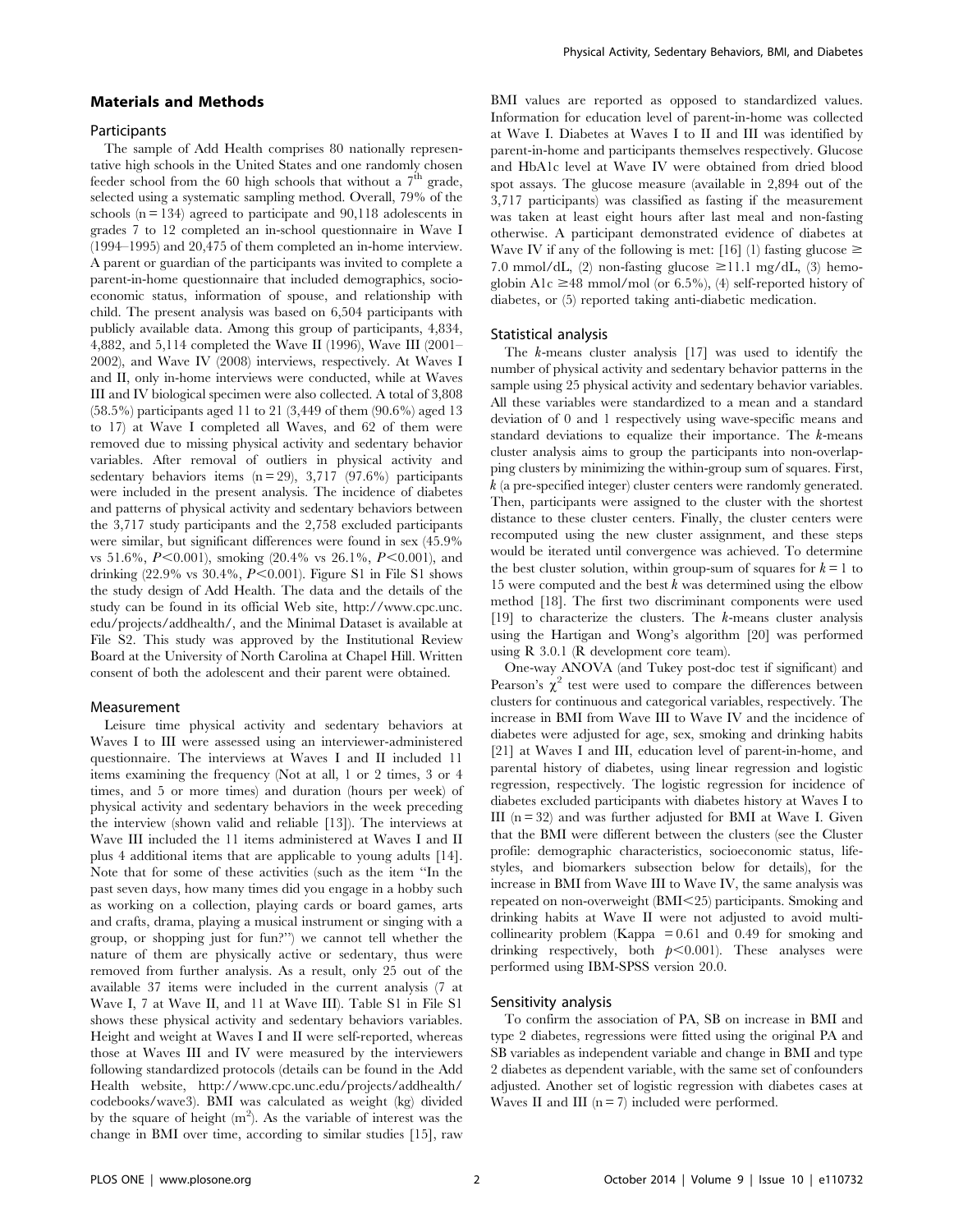### Results

#### Cluster analysis

Figure S2 in File S1 shows the within-group sum of squares of cluster solutions from  $k = 1$  to 15. As a substantial reduction of within-group sum of squares from  $k = 2$  to 3 were observed, a three-cluster solution was deemed appropriate. The  $k$ -means cluster analysis identified three clusters; 575 (15.5%), 1 002 (27.0%), and 2 140 (57.6%) participants belonged to clusters 1, 2, and 3 respectively. Table S1 in File S1 shows the loadings of the first two discriminant components of the physical activity and sedentary behavior variables. According to the loadings, the first and second components were labeled ''exercise frequency'' and ''sitting time''. Figure 1 shows the plot of all participants on the first two discriminant components. Note that participants in cluster 1 had more sitting time, and hence, this cluster was labeled as ''LPAHSB (low physical activity, high sedentary behavior) cluster''. Compared with cluster 2, participants in clusters 3 had more sitting time and at the same time exercise more frequently, and hence, clusters 2 and 3 were labeled as ''LPALSB (low physical activity, low sedentary behavior) cluster'' and ''HPALSB (high physical activity, low sedentary behavior) cluster'' respectively.

#### Cluster profile: physical activity and sedentary behavior

Table 1 shows the sedentary behavior time variables in the three clusters. Time spent watching TV and videos at Waves I and II among participants in the LPAHSB cluster were nearly tripled compared with participants in the other two clusters. The trend of sedentary time was also different across clusters. Participants in the LPAHSB cluster had no change in time playing computer games from Wave I to Wave III (hours per week from 8.05 to 8.87,  $P = 0.24$ ), whereas an increase was observed for participants in the HPALSB cluster (from 2.51 to 4.85,  $P \le 0.001$ ) and LPALSB cluster (from 1.44 to 3.33,  $P \le 0.001$ ). Note that participants in the HPALSB cluster had longer sedentary time than those in the



Figure 1. Plot of all participants by clusters on the first two discriminant components, dc1 (representing physical activity at Waves I and III and sedentary behaviors at Waves I and II) and dc2 (representing physical activity at Waves II and III and sedentary behaviors at Waves I and III). doi:10.1371/journal.pone.0110732.g001

LPALSB cluster. However, the differences between these two clusters were of negligible effect sizes with an average Cohen's d effect size of 0.10 (in which a value of  $>0.2$  indicates clinically significant effect [22]).

Table 2 shows the physical activity and sedentary behavior frequency variables in the three clusters. For a clear presentation, only frequencies and percentages of the category ''five or more times'' were listed. Proportion of participants engaged in sports and exercise activities in the HPALSB cluster was much higher than that in the other two clusters. At Wave I, more than half (53.7%) of the participants in the HPALSB cluster had engaged in active sports, but this number was reduced to 26.3% and 13.0% in the LPAHSB cluster and LPALSB cluster respectively. At Wave III, participants in the HPALSB cluster were more likely to engage in all sports and exercise activities items. Note that participants in the LPAHSB cluster had more frequent engagement of physical activity than those in the LPALSB cluster. However, the differences between these two clusters were of negligible effect sizes with an average OR of 1.73 and 1.43 for Wave I and Wave II respectively (in which a value of  $\geq$  2 indicates clinically significant effect [22]).

## Cluster profile: demographic characteristics, socioeconomic status, lifestyles, and biomarkers

Table 3 shows the profile (continuous variables) of the three clusters. The mean BMI of the participants at Wave I was 22.43 kg/m<sup>2</sup>. The standardized BMI (Z-score) of the participants at Waves I and II were 0.37 (SD 1.02) and 0.36 (SD 1.03) respectively (CDC 2000, [http://www.cdc.gov/growthcharts/](http://www.cdc.gov/growthcharts/percentile_data_files.htm) [percentile\\_data\\_files.htm\)](http://www.cdc.gov/growthcharts/percentile_data_files.htm). The HPALSB cluster has the smallest mean age and BMI at all Waves, and the LPAHSB cluster has the largest. The fasting glucose and hemoglobin A1c levels at Wave IV were the same across all clusters, whereas the non-fasting glucose level of the participants in the LPAHSB clusters was higher than those in the LPALSB clusters  $(P= 0.007)$ . On average, the participants had an increase of  $2.68 \text{ kg/m}^2$  in BMI from Wave III to Wave IV, and participants in the LPAHSB clusters had the greatest increment of 3.32 kg/m<sup>2</sup>.

Table 4 shows the profile (categorical variables) of the three clusters. The LPAHSB cluster and HPALSB cluster were composed mainly of male participants (58.3% and 64.3%, respectively) whereas the LPALSB cluster was composed mainly of females participants (66.0%). Participants having a parent or caregiver with bachelor degree or above were more likely to be in the HPALSB cluster. Participants in the HPALSB cluster had the healthiest lifestyles; only 12.3% and 18.6% were current smokers and binge drinkers at Wave I, whereas these numbers increased to 22.4% and 24.1% for the LPAHSB cluster, and for the LPALSB cluster the corresponding percentages were 23.7% and 24.5% respectively. Among the participants, 4.1% of their fathers and 5.3% of their mothers had diabetes. Participants having a mother with diabetes were more likely to be in the LPAHSB cluster. At Wave IV, 212 (6.5%) participants demonstrated evidence of diabetes, and those belonging to the LPAHSB cluster had the highest prevalence (11.1%).

Following adjusting for age, sex, smoking and drinking habits at Waves I and III, education level of parent-in-home, and parental history of diabetes, participants in the LPAHSB cluster, the HPALSB cluster, and the LPALSB cluster had an average BMI increment of 3.55 kg/m<sup>2</sup> (95% CI = 2.68,4.42), 2.51 kg/m<sup>2</sup> (95%  $CI = 1.70, 3.32$ , and  $3.04 \text{ kg/m}^2$  (95%  $CI = 2.28, 3.79$ ) respectively (Figure 2, left). Relative to the LPALSB cluster, the HPALSB cluster had lower increase in BMI from Wave III to Wave IV (difference = -0.53, 95% CI = -1.01, -0.04,  $P = 0.03$ ), whereas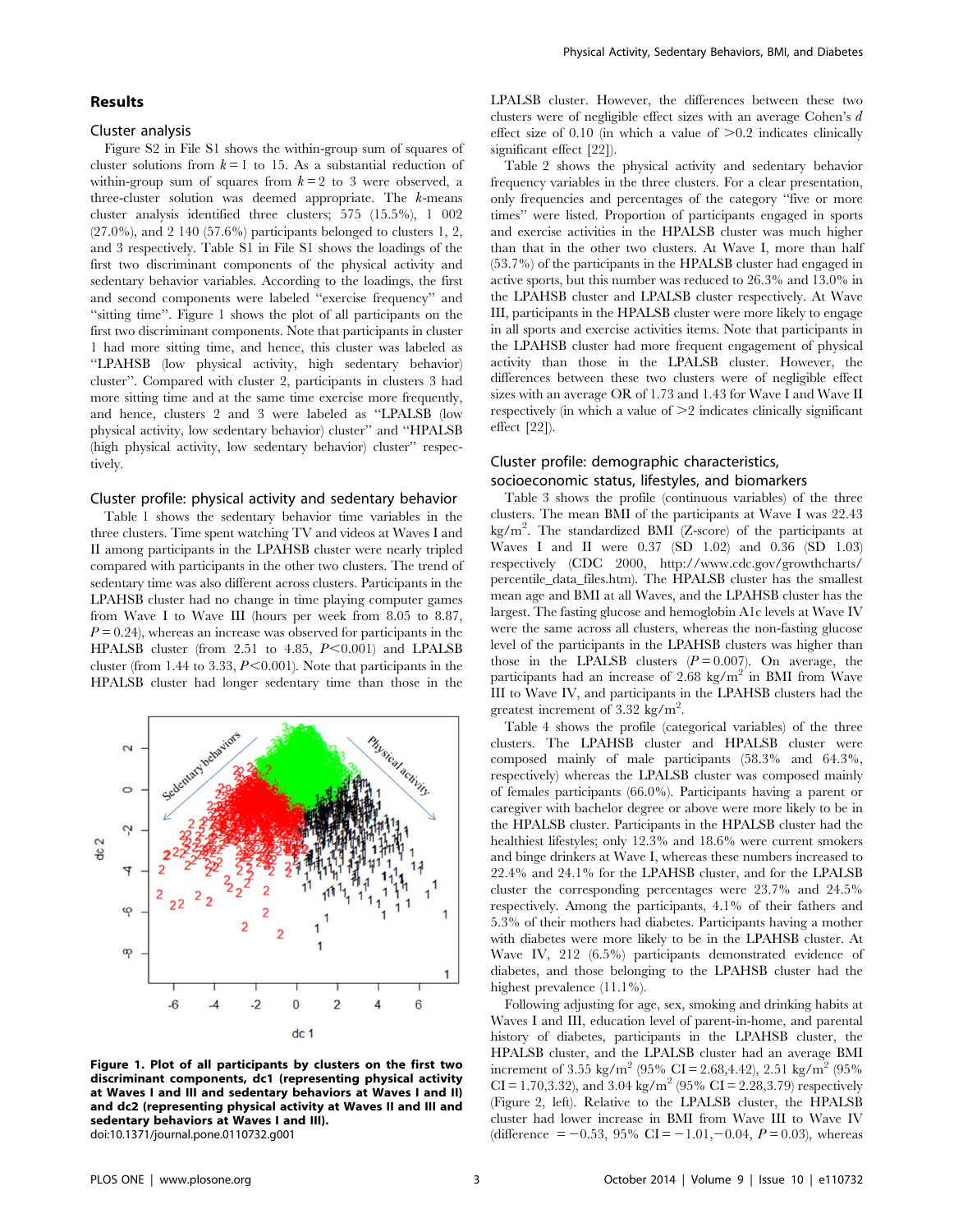Table 1. Participants' time spent in sedentary behaviors (hours/week) in the three clusters and the total sample.

| Variable             | LPAHSB cluster $(n = 575)$ | HPALSB cluster $(n = 1,002)$ | LPALSB cluster $(n = 2, 140)$ | Total $(n = 3, 717)$ |
|----------------------|----------------------------|------------------------------|-------------------------------|----------------------|
| Wave I (1994-1995)   |                            |                              |                               |                      |
| Watch TV             | 31.25 (19.75)              | 13.15 (10.57)                | 13.30 (11.38)                 | 16.04 (14.41)        |
| Watch videos         | 10.54 (11.53)              | 3.23(3.75)                   | 2.97(3.57)                    | 4.21(6.24)           |
| Play computer games  | 8.05 (11.48)               | $2.51(4.21)$ ***             | 1.44(2.58)                    | 2.75(5.86)           |
| Wave II (1996)       |                            |                              |                               |                      |
| Watch TV             | 31.81 (19.95)              | 11.49 (10.17)                | 11.24 (10.18)                 | 14.49 (14.28)        |
| Watch videos         | 9.62(11.19)                | 3.23(3.45)                   | 2.88(3.43)                    | 4.02(5.92)           |
| Play computer games  | 6.66(9.91)                 | $2.02(3.53)$ ***             | 1.28(2.59)                    | 2.31(5.09)           |
| Wave III (2001-2002) |                            |                              |                               |                      |
| Watch TV             | 23.18 (19.19)              | $9.45(9.38)$ ***             | 11.03 (9.56)                  | 12.48 (12.44)        |
| Watch videos         | 9.14(9.79)                 | 4.88 $(5.82)$ ***            | 4.01 (4.37)                   | 5.04(3.17)           |
| Play computer games  | 8.87 (13.35)               | 4.85 $(7.46)$ ***            | 3.33(5.67)                    | 4.59 (8.05)          |

Data are presented in mean (standard deviation).

LPAHSB: low physical activity high sedentary behavior; HPALSB: high physical activity low sedentary behavior; LPALSB: low physical activity low sedentary behavior. All t-test P-values between the sedentary cluster and the more active cluster  $<$  0.001.

All t-test P-values between the sedentary cluster and the less active cluster  $<$  0.001.

\*/\*\*/\*\*\* difference with the less active cluster significant at 0.05/0.01/0.001 level.

doi:10.1371/journal.pone.0110732.t001

the difference between LPAHSB and LPALSB cluster was not significant (difference = 0.51, 95% CI =  $-0.07,1.10$ ,  $P = 0.09$ ) (Table S2 in File S1). Similar findings were obtained if only nonoverweight participants at Wave III were analyzed. Relative to the LPALSB cluster, the HPALSB cluster had lower increase in BMI from Wave III to Wave IV (difference  $= -0.56, 95\%$  CI =  $-1.08, -0.03, P = 0.04$ , whereas the difference between LPAHSB and LPALSB cluster was not significant (difference  $= 0.46, 95\%$ 

Table 2. Physical activity and sedentary behavior: Proportions of the participants in the three clusters and the total sample who had engaged five or more times in the week preceding the interview.

| Variable                          | <b>LPAHSB cluster</b><br>$(n = 575)$ | <b>HPALSB cluster</b><br>$(n = 1,002)$ | <b>LPALSB cluster</b><br>$(n = 2, 140)$ | Total $(n = 3, 717)$ |
|-----------------------------------|--------------------------------------|----------------------------------------|-----------------------------------------|----------------------|
| Wave I (1994-1995)                |                                      |                                        |                                         |                      |
| Work around the house             | 235 (40.9%)                          | 447 (44.6%)                            | 804 (37.6%)                             | 1,486 (40.0%)        |
| Roller-blading/cycling            | 41 (7.1%)                            | 172 (17.2%)                            | 80 (3.7%)                               | 293 (7.9%)           |
| Play an active sport              | 151 (26.3%)                          | 538 (53.7%)                            | 278 (13.0%)                             | 967 (26.0%)          |
| Exercise, jogging, or walking     | 155 (27.0%)                          | 450 (44.9%)                            | 441 (20.6%)                             | 1,046 (28.1%)        |
| Wave II (1996)                    |                                      |                                        |                                         |                      |
| Work around the house             | 230 (40.0%)                          | 416 (41.5%)                            | 787 (36.8%)                             | 1,433 (38.6%)        |
| Roller-blading/cycling            | 25 (4.3%)                            | 51 (5.1%)                              | 138 (6.4%)                              | 214 (5.8%)           |
| Play an active sport              | 147 (25.6%)                          | 535 (53.4%)                            | 259 (12.1%)                             | 941 (25.3%)          |
| Exercise, jogging, or walking     | 153 (26.6%)                          | 400 (39.9%)                            | 438 (20.5%)                             | 991 (26.7%)          |
| Wave III (2001-2002)              |                                      |                                        |                                         |                      |
| Work around the house             | 253 (44.0%)                          | 491 (49.0%)                            | 1,061 (49.6%)                           | 1,805 (48.6%)        |
| Bike/skateboard/bance/hike/hunt   | 26 (4.5%)                            | 202 (20.2%)                            | 65 (3.0%)                               | 293 (7.9%)           |
| Roller-blading/skate/ski/aerobics | 8 (1.4%)                             | 102 (10.2%)                            | 18 (0.8%)                               | 128 (3.4%)           |
| Play a strenuous sports           | $12(2.1\%)$                          | 99 (9.9%)                              | $2(0.1\%)$                              | 113 (3.0%)           |
| Play individual sports            | 12 (2.1%)                            | 144 (14.4%)                            | 15 (0.7%)                               | 171 (4.6%)           |
| Gymnastics/weightlifting          | 26 (4.5%)                            | 162 (16.2%)                            | 31 (1.4%)                               | 219 (5.9%)           |
| Play golf/fish/bowling/baseball   | 7(1.2%)                              | 36 (3.6%)                              | $3(0.1\%)$                              | 46 (1.2%)            |
| Walk for exercise                 | 70 (12.2%)                           | 209 (20.9%)                            | 206 (9.6%)                              | 485 (13.0%)          |

Data are presented in frequency (percentage).

LPAHSB: low physical activity high sedentary behavior; HPALSB: high physical activity low sedentary behavior; LPALSB: low physical activity low sedentary behavior. All  $\chi^2$  tests across the sedentary cluster, the more active cluster and the less active cluster were significant at 0.1% level.

doi:10.1371/journal.pone.0110732.t002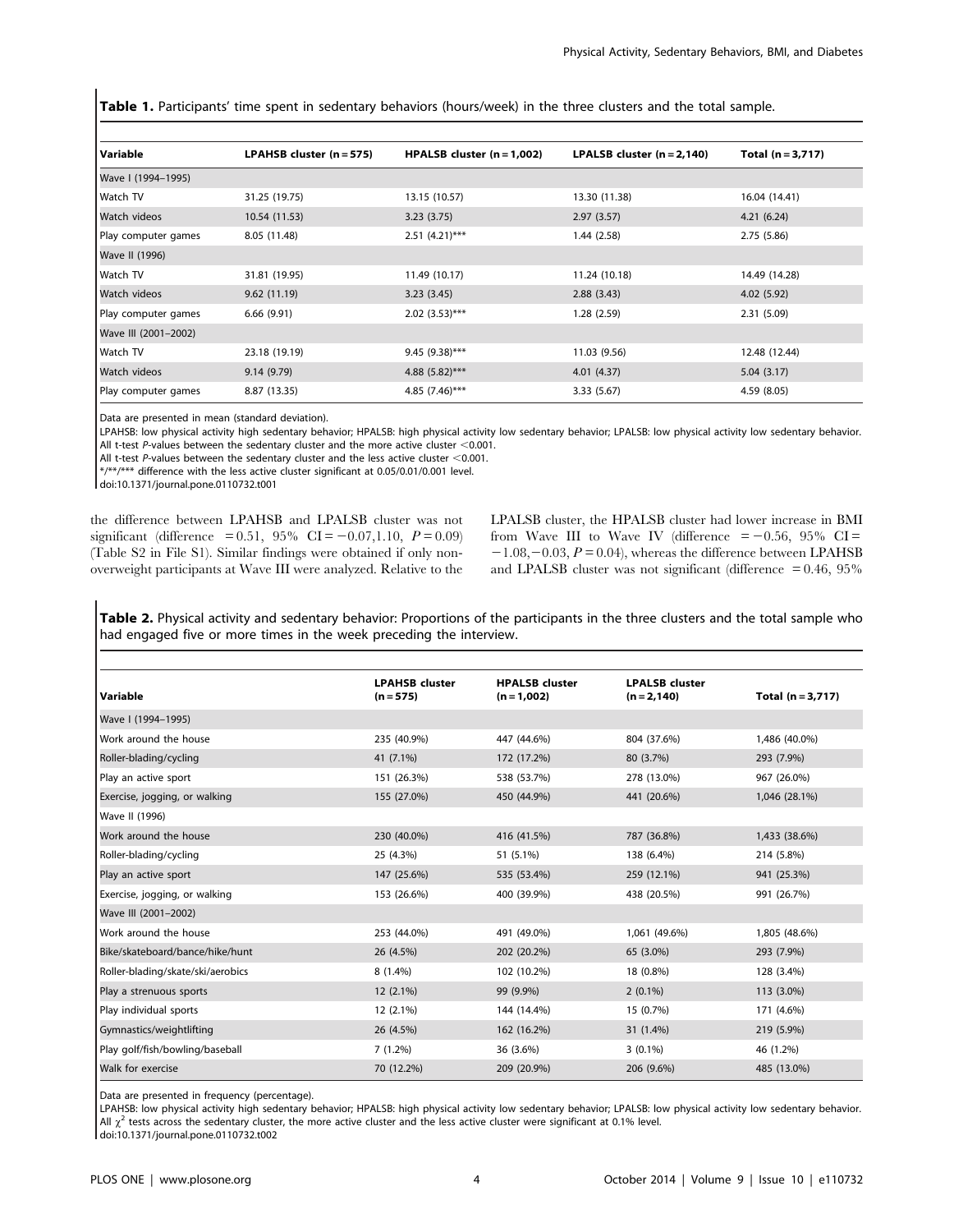### Table 3. Characteristics of the three clusters and the total sample (continuous variables).

| Variable                                                                            | <b>LPAHSB cluster</b><br>$(n = 575)$ | <b>HPALSB cluster</b><br>$(n = 1,002)$ | <b>LPALSB cluster</b><br>$(n = 2, 140)$ | Total $(n = 3, 717)$        |
|-------------------------------------------------------------------------------------|--------------------------------------|----------------------------------------|-----------------------------------------|-----------------------------|
| Mean age (years) (Wave I, 1994-1995)                                                | $15.05(1.66)$ ***                    | 14.73 $(1.58)$ <sup>###</sup>          | $15.30(1.58)$ <sup>††</sup>             | 15.10 (1.61)                |
| BMI (kg/m <sup>2</sup> ) (Wave I, 1994–1995)                                        | 23.48 (5.11)***                      | 21.84 $(3.94)$ <sup>##</sup>           | 22.40 $(4.56)$ <sup>†††</sup>           | 22.41 (4.52)                |
| BMI Z-score (Wave I, 1994-1995)                                                     | $0.59(1.08)$ ***                     | $0.33(0.98)$ <sup>##</sup>             | $0.32(1.01)$ <sup>†††</sup>             | 0.37(1.02)                  |
| BMI (kg/m <sup>2</sup> ) (Wave II, 1996)                                            | 24.29 (5.49)**                       | 22.54 $(4.03)$ <sup>#</sup>            | $22.88(4.79)$ <sup>†††</sup>            | 23.01 (4.75)                |
| BMI Z-score (Wave II, 1996)                                                         | $0.61(1.11)$ ***                     | $0.37(0.95)$ <sup>#</sup>              | $0.29(1.04)$ <sup>†††</sup>             | 0.36(1.03)                  |
| BMI (kg/m <sup>2</sup> ) (Wave III, 2001-2002)                                      | $27.27(6.42)$ ***                    | 25.61 (1.98)                           | $25.97(6.33)$ <sup>†††</sup>            | 26.07 (6.03)                |
| BMI (kg/m <sup>2</sup> ) (Wave IV, 2008)                                            | 31.26 (8.50)***                      | 28.14 $(6.47)$ <sup>##</sup>           | 29.10 $(7.79)$ <sup>†††</sup>           | 29.16 (7.63)                |
| Increase in BMI (kg/m <sup>2</sup> ) from Wave III<br>(2001-2002) to Wave IV (2008) | 3.32 $(4.39)$ ***                    | 2.44(3.74)                             | $2.64$ $(4.24)$ <sup>††</sup>           | 2.68(4.14)                  |
| Glucose level (fasting, mmol/L)<br>(Wave IV, 2008)                                  | 6.00 $(1.79)$ (n = 94)               | 5.86 $(1.70)$ (n = 139)                | $5.69$ (1.25) (n = 250)                 | 5.80 $(1.55)$ (n = 483)     |
| Glucose level (non-fasting, mmol/L)<br>(Wave IV, 2008)                              | 6.22 $(2.30)^*$ (n = 334)            | 5.95 $(1.22)$ $(n = 635)$              | 5.93 $(1.52)^{\dagger}$ (n = 1,412)     | 5.97 $(1.59)$ $(n = 2,381)$ |
| Hemoglobin A1c (mmol/mol) (Wave IV, 2008)                                           | 52 (93)                              | 47 (78)                                | 42 (46)                                 | 45 (64)                     |
| Hemoglobin A1c (%) (Wave IV, 2008)                                                  | 6.9(10.7)                            | 6.5(9.3)                               | 6.0(6.3)                                | 6.3(8.0)                    |

Data are presented in mean (standard deviation).

LPAHSB: low physical activity high sedentary behavior; HPALSB: high physical activity low sedentary behavior; LPALSB: low physical activity low sedentary behavior. \*/\*\*/\*\*\*difference with the more active cluster significant at 0.05/0.01/0.001 level.

 $H/H+H+H$  difference with the less active cluster significant at 0.05/0.01/0.001 level.<br> $1/H+H+H$  difference with the sedentary active cluster significant at 0.05/0.01/0.001 level.

doi:10.1371/journal.pone.0110732.t003

 $CI = -0.25,1.17, P = 0.21$ . Excluding participants with diabetes history at Waves I to III and adjusting for age, BMI, sex, smoking and drinking habits at Waves I and III, education level of parentin-home, and parental history of diabetes, participants in the LPAHSB cluster, the HPALSB cluster, and the LPALSB cluster had a diabetes incidence of 11.7% (95% CI = 5.8%,23.5%), 6.1%

## Table 4. Characteristics of the three clusters and the total sample (categorical variables).

| Variable                                                           | <b>LPAHSB cluster</b><br>$(n = 575)$ | <b>HPALSB cluster</b><br>$(n = 1,002)$ | <b>LPALSB cluster</b><br>$(n = 2, 140)$ | Total $(n = 3, 717)$        |
|--------------------------------------------------------------------|--------------------------------------|----------------------------------------|-----------------------------------------|-----------------------------|
| Male $***$                                                         | 335 (58.3%)                          | 644 (64.3%)                            | 728 (34.0%)                             | 1,707 (45.9%)               |
| Parent-in-home had bachelor degree or<br>above (Wave I, 1994-1995) | 114 (22.1%) $(n = 516)$              | 314 (34.7%) $(n = 904)$                | 481 (25.4%) ( $n = 1,897$ )             | 909 (27.4%) $(n = 3.317)$   |
| Current smoker (Wave I, 1994-1995)***                              | 109 (22.4%) $(n = 486)$              | 107 (12.3%) $(n = 868)$                | 440 (23.7%) $(n = 1.857)$               | 656 (20.4%) $(n = 3,211)$   |
| Binge drinker (Wave I, 1994-1995)**                                | 137 (24.1%) (n = 569)                | 185 (18.6%) (n = 994)                  | 520 $(24.5\%)$ (n = 2,119)              | 842 (22.9%) ( $n = 3.682$ ) |
| Current smoker (Wave II, 1996)***                                  | 130 $(22.7%)$ (n = 572)              | 134 (13.4%) (n = 997)                  | 454 (21.4%) $(n = 2,126)$               | 718 (19.4%) (n = 3,695)     |
| Binge drinker (Wave II, 1996)                                      | 154 (27.2%) ( $n = 567$ )            | $260$ (26.3%) (n = 990)                | 605 (28.6%) $(n = 2, 115)$              | $1,019$ (27.8%) (n = 3,672) |
| Current smoker (Wave III, 2001-2002)***                            | 230 (50.7%) ( $n = 493$ )            | 349 (40.8%) ( $n = 855$ )              | 880 (47.5%) $(n = 1.853)$               | $1,479$ (46.2%) (n = 3,201) |
| Binge drinker (Wave III, 2001-2002)***                             | 273 (48.1%) ( $n = 567$ )            | 608 (61.6%) ( $n = 987$ )              | 988 (47.0%) $(n = 2,102)$               | $1,869$ (51.1%) (n = 3,656) |
| Overweight (BMI ≥25, Wave III, 2001-2002)***                       | 300 (55.8%) $(n = 538)$              | 445 (46.2%) ( $n = 964$ )              | 948 (46.5%) ( $n = 2.037$ )             | $1,693$ (47.8%) (n = 3,539) |
| Overweight (Wave IV, 2008)***                                      | $362$ (75.3%) (n = 481)              | 546 (63.0%) ( $n = 866$ )              | $1,209$ (65.4%) (n = 1,850)             | $2,117$ (66.2%) (n = 3,197) |
| Indication of diabetes by parent (Wave I,<br>1994-1995)            | 4 $(0.8\%)$ (n = 522)                | $(0.0\%)$ (n = 913)                    | 10 $(0.5\%)$ $(n = 1.917)$              | 14 $(0.4\%)$ (n = 3,352)    |
| Self-reported diabetes (Wave III, 2001)                            | 9(1.6%)                              | $4(0.4\%)$                             | 24 (1.1%)                               | 37 (1.0%)                   |
| Anti-diabetic medication use (Wave IV, 2008)**                     | 10 $(2.1\%)$ (n = 487)               | 2 $(0.2\%)$ $(n = 877)$                | 34 $(1.8\%)$ (n = 1,874)                | 46 $(1.4\%)$ $(n = 3.238)$  |
| Evidence of diabetes (Wave IV, 2008)***                            | 54 $(11.1\%)$ (n = 487)              | 36 (4.1%) $(n = 877)$                  | 122 (6.5%) ( $n = 1,874$ )              | $212(6.5\%)$ (n = 3,238)    |
| Diabetes (father) (Wave I, 1994-1995)                              | 26 (5.1%) ( $n = 505$ )              | 37 $(4.1\%)$ (n = 899)                 | 72 $(3.9\%)$ (n = 1,866)                | 135 $(4.1\%)$ (n = 3,270)   |
| Diabetes (mother) (Wave I, 1994-1995)*                             | 38 (8.1%) ( $n = 469$ )              | 39 (4.5%) ( $n = 868$ )                | $89(5.0\%)$ (n = 1,785)                 | 166 $(5.3\%)$ (n = 3,122)   |

Data are presented in frequency (percentage).

LPAHSB: low physical activity high sedentary behavior; HPALSB: high physical activity low sedentary behavior; LPALSB: low physical activity low sedentary behavior. Binge drinker defined as drinking five or more drinks in a row over the past 12 months. Evidence of diabetes at Wave IV included fasting glucose ≥7.0 mg/dL, nonfasting glucose ≥11.1 mg/dL, hemoglobin A1c ≥48 mmol/mol (or 6.5%), self-reported history of diabetes, or reported taking anti-diabetic medication.  $*$ /\*\*/\*\*\* $\chi^2$  test significant at 0.05/0.01/0.001 level.

doi:10.1371/journal.pone.0110732.t004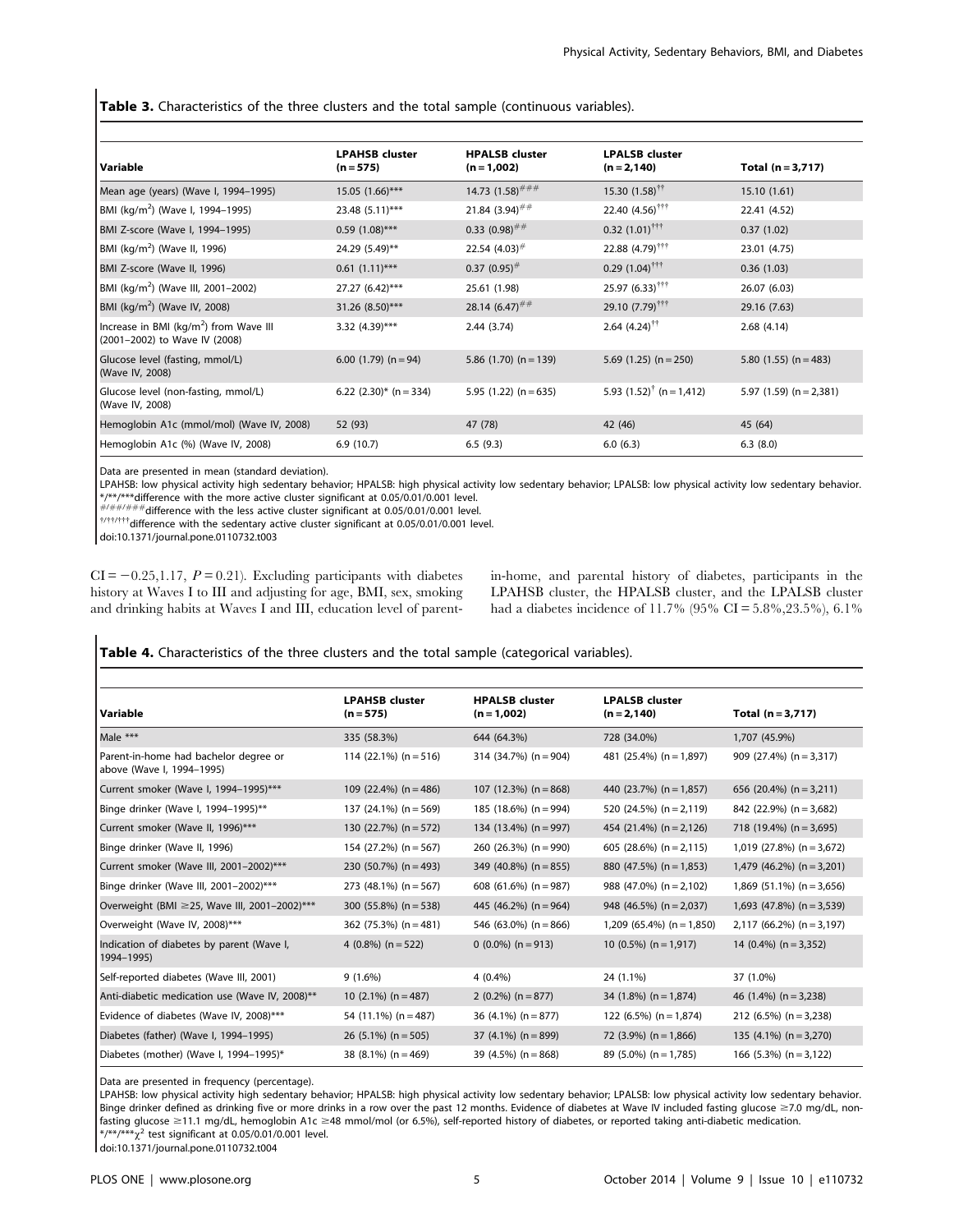

Figure 2. Adjusted change in BMI and incidence of diabetes of the three clusters (LPAHSB: low physical activity high sedentary behavior; HPALSB: high physical activity low sedentary behavior; LPALSB: low physical activity low sedentary behavior). doi:10.1371/journal.pone.0110732.g002

 $(95\% \text{ CI} = 3.0\%, 12.1\%), \text{ and } 6.9\% \text{ CI} = 3.7\%, 12.9\%)$ respectively (Figure 2, right). Compared with the LPALSB cluster, the LPAHSB cluster had significantly greater odds for developing diabetes (OR = 1.69, 95% CI = 1.04, 2.75,  $P = 0.03$ ), whereas no significant difference was found for the HPALSB cluster (OR = 0.87, 95% CI = 0.52, 1.47,  $P = 0.61$ ) (Table S3 in File S1).

#### Sensitivity analysis

The results of the linear regression on increase of BMI and the logistic regression on incidence of type 2 diabetes were shown in Tables S4 and S5 in File S1 respectively. The results of these two regression models confirmed that of the cluster analysis. There were five significant PA variables, but none of the SB variables were associated with the increase of BMI, on the other hand time spent on SB on Waves I and III were associated with the incidence of type 2 diabetes. The negative association between TV viewing at Wave II and type 2 diabetes may be a result of multicollinearity. All the PA variables that were associated with the incidence of type 2 diabetes had relatively high discriminant loadings on the SB component (Table S1 in File S1).

The ORs did not differ from the original logistic regression with participants having type 2 diabetes at Waves II and III removed (the OR for the LPAHSB cluster was 1.67 (95% CI =  $1.03,2.72$ ,  $P = 0.04$ ) and the OR for the HPALSB cluster was 0.89 (95%)  $CI = 0.54, 1.49, P = 0.67$ , relative to the LPALSB cluster).

## Discussion

The cluster analysis identified three clusters of physical activity and sedentary behaviors across the three Waves. Participants in cluster 3 had low physical activity and high sedentary behaviors. Those in cluster 1 had similar level of physical activity but higher level of sedentary behaviors than cluster 3, while those in clusters 2 similar level of sedentary behaviors but higher level of physical activity than cluster 3. Note that a reduction of physical activity from adolescence to young adulthood was observed in all the three clusters, whereas a reduction of 25.8% in time spent watching TV (hours per week reduced from 31.3 to 23.2) was observed in the LPAHSB cluster. This was consistent with the previous finding with the same dataset that physical activity declined with age [14].

Current smokers at Waves I to III was less likely to be in the HPALSB cluster, and girls were more likely to be in the LPALSB cluster. Participants in the LPAHSB cluster had the greatest BMI whereas those in the HPALSB cluster had the lowest BMI. These findings were consistent with those of previous studies [11]. More than one-fourth (27.0%) of the participants belonged to the

HPALSB cluster, comparable with a previous finding of 29% [23] (percentage of active high school students).

Although inadequate physical activity is a well-established risk factor of diabetes [24–26] and high BMI or obesity [27], very few studies analyzed the joint effect of physical activity and sedentary behaviors. For example, consistent with our finding that participants in the LPAHSB had a larger longitudinal increase in BMI, a meta-analysis of 4 randomized controlled studies in children and youth showed that decreasing sedentary behavior led to an average of  $0.89 \text{ kg/m}^2$  decrease in BMI [28]. However, the vast majority of these studies used the standard exposure-outcome approach treating TV viewing as exposure, BMI as outcome, and physical activity as confounder, ignoring the effect of other sedentary behaviors including time spent playing computer games and watching videos. Using a cluster analysis approach, we can see that sedentary behaviors were not associated with change in BMI. Our finding is consistent with a recent cross-sectional study on US adults examining the joint association between physical activity, sedentary behaviors, and BMI that found no association between BMI and total sedentary time [29], and this finding suggests a possibility that the association between sedentary behaviors and obesity is mediated by physical activity [26], which is usually lacking in sedentary people [30]. In addition, the observed association between TV viewing and BMI could also be mediated by unhealthy diet, which was supported by a study among US children that an additional hour of sitting was associated with 167 kcal of energy intake [31].

It is evident that sedentary behaviors and physical activity lead to type 2 diabetes with independent effects among adults [25,30], but this study only confirmed the effect of sedentary behaviors [24] but not physical activity among adolescents. There are several explanations on this phenomenon. First, it was suggested that the association between physical activity and type 2 diabetes is mediated by body fat [25]; thus during the 14 years of follow-up only the control of body fat by physical activity was observed and a longer follow-up period is required to observe the effect between body fat and type 2 diabetes. Second, pervious study showed that blood glucose level was more strongly correlated with cardiorespiratory fitness than energy expenditure [32], therefore it is possible that cardiorespiratory fitness mediates the association between physical activity and type 2 diabetes. Third, the most commonly engaged sedentary behavior in our sample, watching TV, which comprised of 55% to 70% of the total sedentary time, was shown to be associated with unhealthy diet [33] and this can partially explain the association between sedentary behaviors and type 2 diabetes. Fourth, the follow-up period may be too short for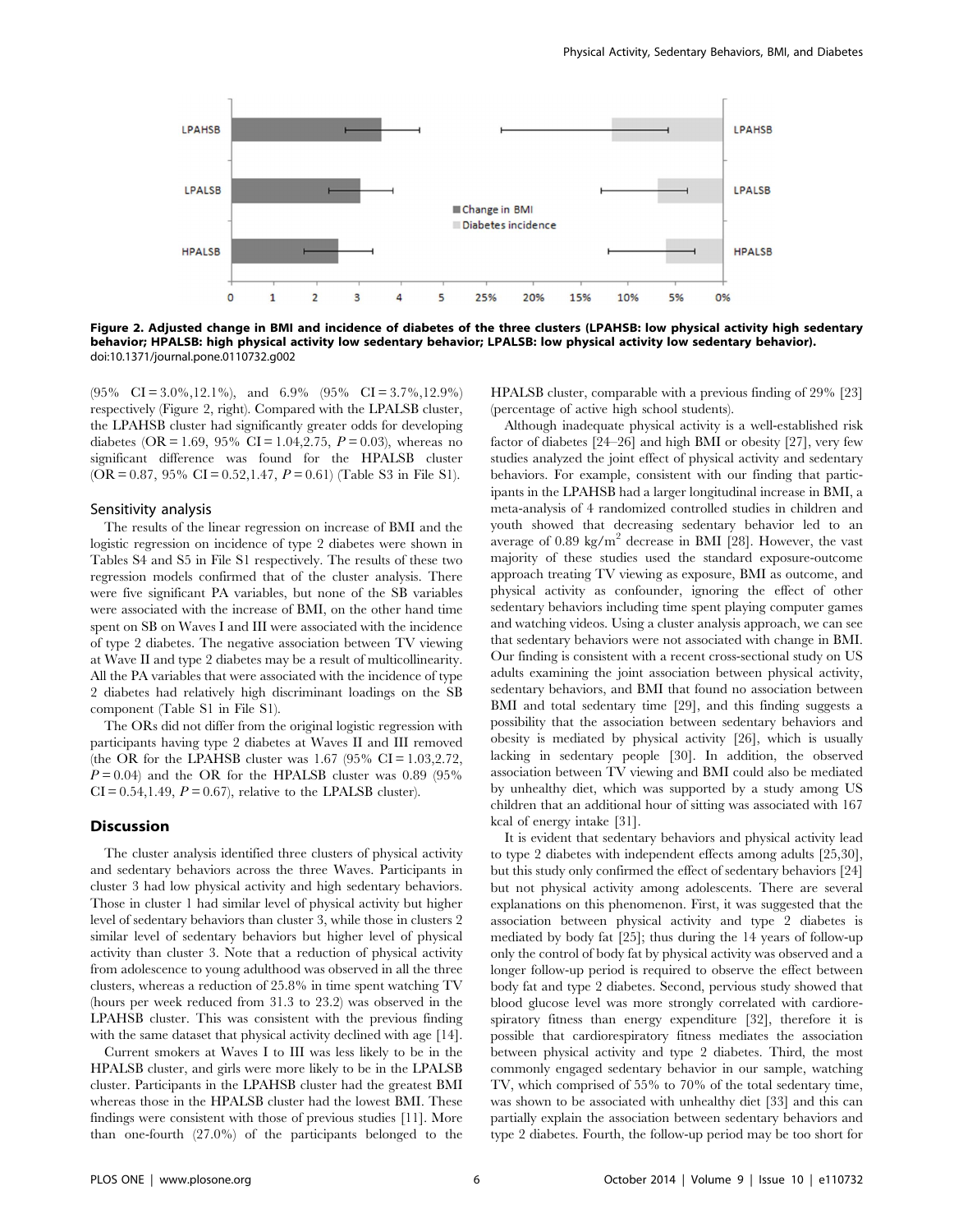observing the effect of physical activity on type 2 diabetes. A recent study showed that change in BMI was associated with risk of metabolic syndrome [34]. It is therefore possible that lack of physical activity leads to change in BMI, which was shown by the current study, and this group of participants, although did not have elevated risk of diabetes at Wave IV, was having higher risk of metabolic syndrome and elevated risk of type 2 diabetes at future. The findings of this study extend the literature by suggesting possible pathways of the preventive effect of physical activity on type 2 diabetes.

The strength of this study lies in the large, nationally representative cohort data with 14 years of follow-up period. Although the study participants had a slight difference in terms of demographic characteristics with the excluded participants, we believe that the results can be generalized to adolescents in US, and the biasedness induced for estimating the true effect of PA/SB on increase of BMI and incidence of type 2 diabetes will be minor. The use of cluster analysis allows identification of physical activity and sedentary behavior patterns specific in adolescents. Nevertheless, this study was not without limitations. First, physical activity and sedentary behaviors were self-reported, which was somewhat inaccurate [35,36]. Similarly, height and weight at Waves I and II were self-reported. In addition, non-exercise physical activity such as job-induced activity was not assessed. To the best of the author's knowledge, there are only cross-sectional studies examining objectively measured physical activity and selfreported diabetes [12], and they could not infer causality. Thus, further research based on objectively measured physical activity is warranted. Also, as there were very few participants that engaged in both high volumes of sedentary behavior and physical activity and/or exercise, the joint effect of them could not be evaluated. Second, diabetes at Waves I to II and III was identified by parents and participants themselves respectively, and no blood samples were collected. Therefore, only participants with diagnosed diabetes reported could have been excluded from the regression analysis and those with undiagnosed diabetes were included which might induce bias. Also, the type of diabetes was unknown. However, the prevalence of undiagnosed diabetes in adolescents is low [5], so this limitation belongs to a minor one. Lastly, there are

#### References

- 1. Murray CJL, Vos T, Lozano R, Naghavi M, Flaxman AD, et al. (2012) Disability-adjusted life years (DALYs) for 291 diseases and injuries in 21 regions, 1990–2010: a systematic analysis for the Global Burden of Disease Study 2010. Lancet 380: 2197–2223.
- 2. Vos T, Flaxman AD, Naghavi M, Lozano R, Michaud C, et al. (2012) Years lived with disability (YLDs) for 1160 sequelae of 289 diseases and injuries 1990– 2010: a systematic analysis for the Global Burden of Disease Study 2010. Lancet 380: 2163–2196.
- 3. Lim SS, Vos T, Flaxman AD, Danaei G, Shibuya K, et al. (2012) A comparative risk assessment of burden of disease and injury attributable to 67 risk factors and risk factor clusters in 21 regions, 1990–2010: a systematic analysis for the Global Burden of Disease Study 2010. Lancet 380: 2224–2260.
- 4. Sinha R, Fisch G, Teague B, Tamborlane WV, Banyas B, et al. (2002) Prevalence of impaired glucose tolerance among children and adolescents with marked obesity. New Engl J Med 346: 802–810.
- 5. Cowie CC, Rust KF, Ford ES, Eberhardt MS, Byrd-Holt DD, et al. (2009) Full accounting of diabetes and pre-diabetes in the U.S. population in 1988–1994 and 2005–2006. Diabetes Care 32: 287–294.
- 6. Ogden CL, Carroll MD, Kit BK, Flegal KM (2012) Prevalence of obesity and trends in Body Mass Index among US children and adolescents, 1999–2010. JAMA 307: 483–490.
- 7. Eaton DK, Kann L, Kinchen S, Shanklin S, Flint KH, et al. (2012) Youth Risk Behavior Surveillance - United States, 2011. MMWR 61(SS04): 1–162.
- 8. Chu AHY, Moy FM (2013) Associations of occupational, transportation, household and leisure-time physical activity patterns with metabolic risk factors among middle-aged adults in a middle-income country. Prev Med 57 (Suppl): S14–S17.

only limited data on dietary intake pattern data, which is a possible confounder of the association between TV watching and BMI increase [25,30].

To conclude, relative to the participants in the LPALSB cluster, those in the HPALSB cluster at adolescence had lower increase in BMI during young adulthood but no reduced risk of type 2 diabetes, while those in the LPAHSB cluster at adolescence had higher risk of type 2 diabetes but no difference in the increase of BMI during young adulthood. For people with low levels of physical activity engagement, reducing sedentary behaviors is protective for type 2 diabetes. Future research of the effect and mechanism of reducing sedentary behaviors on the risk of type 2 diabetes is warranted.

#### Supporting Information

File S1 Supplemental Tables and Figures. (DOC)

#### File S2 Minimal Dataset. (SAV)

#### Acknowledgments

This research uses data from Add Health, a program project directed by Kathleen Mullan Harris and designed by J. Richard Udry, Peter S. Bearman, and Kathleen Mullan Harris at the University of North Carolina at Chapel Hill, and funded by grant P01-HD31921 from the Eunice Kennedy Shriver National Institute of Child Health and Human Development, with cooperative funding from 23 other federal agencies and foundations. Special acknowledgment is due Ronald R. Rindfuss and Barbara Entwisle for assistance in the original design. Information on how to obtain the Add Health data files is available on the Add Health website [\(http://www.cpc.unc.edu/addhealth\)](http://www.cpc.unc.edu/addhealth). No direct support was received from grant P01-HD31921 for this analysis.

## Author Contributions

Conceived and designed the experiments: PHL. Performed the experiments: PHL. Analyzed the data: PHL. Contributed reagents/materials/ analysis tools: PHL. Wrote the paper: PHL.

- 9. Van der Ploeg HP, Chey T, Korda RJ, Banks E, Bauman A (2012) Sitting time and all-cause mortality risk in 222 497 Australian adults. Arch Intern Med 172: 494–500.
- 10. Monda KL, Popkin BM (2005) Cluster analysis methods help to clarify the activity–BMI relationship of Chinese youth. Obes Res 13: 1042–1051.
- 11. Zabinski MF, Norman GJ, Sallis JF, Calfas KJ, Patrick K (2007) Patterns of sedentary behavior among adolescents. Health Psychol 26: 113–120.
- 12. Lee PH, Yu YY, McDowell I, Leung GM, Lam TH (2013) A cluster analysis of patterns of objectively measured physical activity in Hong Kong. Public Health Nutr 16: 1436–1444.
- 13. Baranowski T (1988) Validity and reliability of self-report measures of physical activity: An information-processing perspective. Res Q Exerc Sport 59: 314– 327.
- 14. Gordon-Larsen P, Nelson MC, Popkin BM (2004) Longitudinal physical activity and sedentary behavior trends. Am J Prev Med 27: 277–283.
- 15. Magee CA, Caputi P, Iverson DC (2013) The longitudinal relationship between sleep duration and body mass index in children: A growth mixture modeling approach. J Dev Behav Pediatr 34: 165–173.
- 16. World Health Organization (2006) Definition and diagnosis of diabetes mellitus and intermediate hyperglycemia: report of a WHO/IDF consultation. Geneva: World Health Organization. 50 p.
- 17. Lloyd SP (1982) Least squares quantization in PCM. IEEE Trans Inf Theory 28: 129–137.
- 18. Thorndike RL (1953) Who belongs in the family? Psychometrika 18: 267–276. 19. Hennig C (2004) Asymmetric linear dimension reduction for classification.
- J Comput Graph Stat 13: 930–945. 20. Hartigan JA, Wong MA (1979) Algorithm AS 136: A k-means clustering
- algorithm. J R Stat Soc C 28: 100–108.